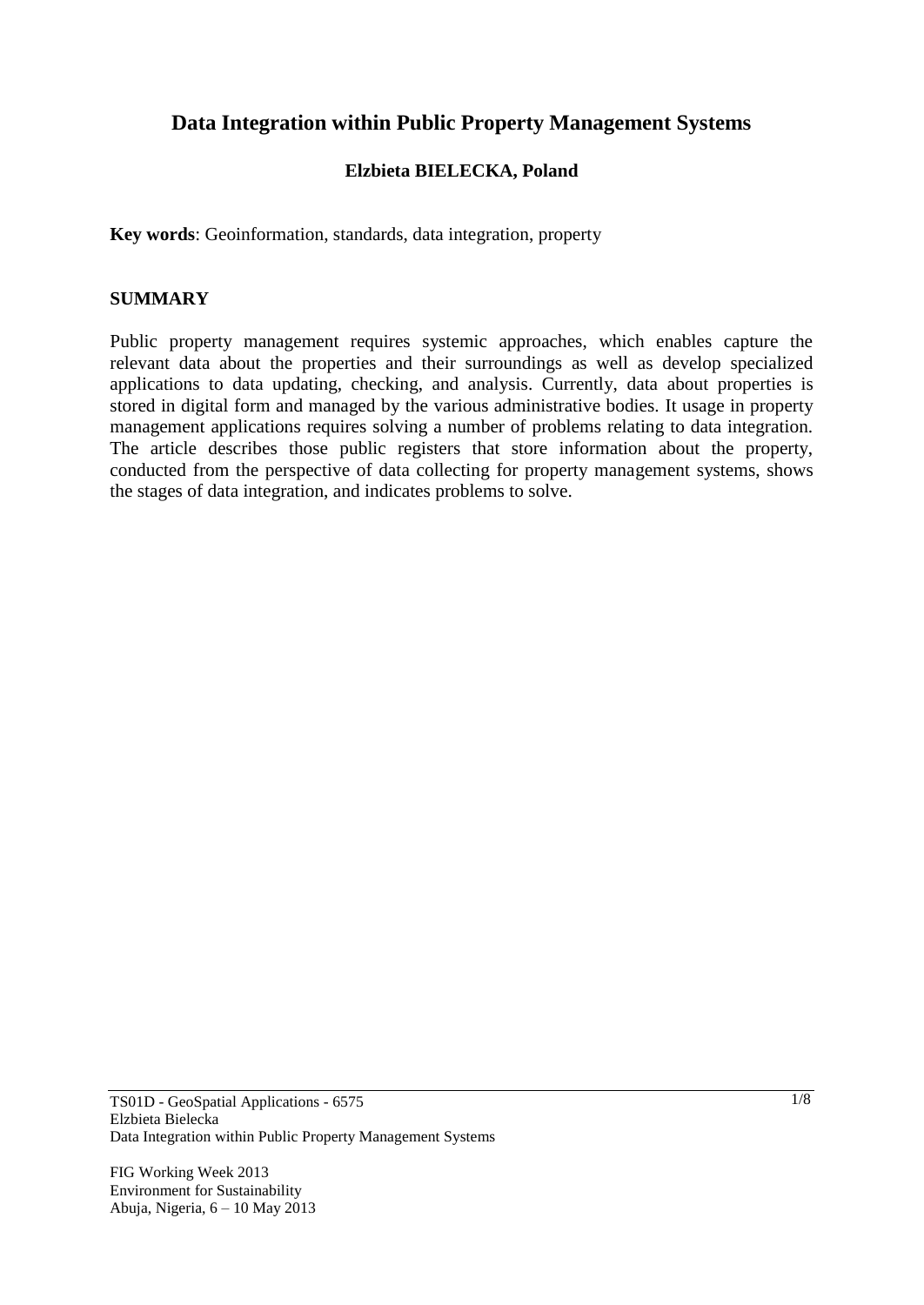# **Data Integration within Public Property Management Systems**

# **Elzbieta BIELECKA, Poland**

## **1. INTRODUCTION**

An information system, including also a property management system, is usually dedicated to specific users, as there are no universal systems that would meet the requirements of many different user groups. The implementation of such a system requires collecting pertinent data and purchasing specialised software and hardware. The data should be kept up to date and it should comprehensively describe the objects and scenarios that are relevant to the user. The software should allow for spatial and temporal analysis of data as well as for visualising data in the form of reports, summaries, charts and thematic maps. The hardware should quickly process the collected data and ensure operational reliability.

System for public property management should contain a number of data about property originally stored in many source public registers. It usage in property management applications requires solving a number of problems relating to data harmonisation and integration.

The issue of data integration is not new – it came into being as early as in the initial period of IT systems development. However, it was only in the recent years that, following the promotion of information society, e-administration and digital transformation, methods of solving different problems related to the data, systems or services integration have being debated as part of international initiatives. Since the beginning of the 2000s, a range of activities have been undertaken with the aim to develop standards that would facilitate data exchange between heterogeneous database systems. For instance, the OGC (Open Geospatial Consortium), W3C (World Wide Web Consortium), International Organisation for Standardisation (ISO) and OMG (Object Management Group) carry out such activities, as well as the government of many countries in order to develop spatial data infrastructure. Systems developed according to such standards and specifications are interoperable, which means that they allow for exchanging data and information between heretogenius database systems. Such activities are also carried out in Poland, as part of spatial information infrastructure that is being developed. The results of such actions will, however, be only visible in a few years.

## **2. PUBLIC REGISTERS CONTAINING DATA ABOUT PROPERTIES IN POLAND**

## **2.1. The scope of data**

In Poland, data about property is stored and managed by surveying and mapping administration, the Ministry of Justice, local authorities, and property managers and administrators. Its scope is regulating by acts and governmental regulations, e.g. Geodetic and Cartographic Law (Journal of Laws of 2010 No 76, entry 1287), Land and Mortgage Registers and Mortgage Act of 6 July 1982 (Journal of Laws of 2001 No. 124, entry 1361).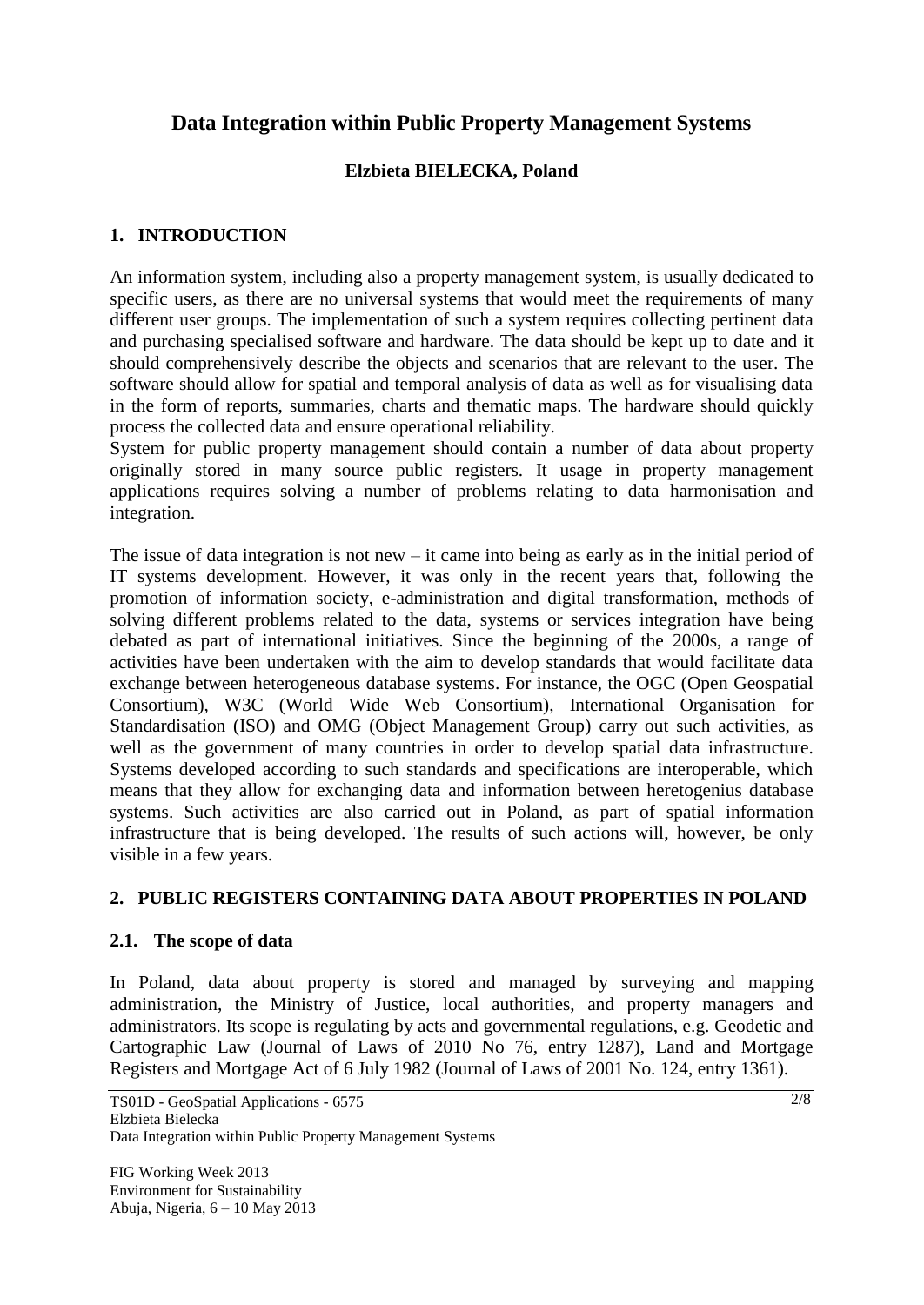A property (parcel, building and premises) is a spatial object (ISO/FDIS 19152: 2008) so it is necessary to record its location. Location of a parcel and a building is determined by coordinates of the boundaries of a parcel or a building outline in a given coordinate reference system. Location of a premises is determined indirectly, i.e. by reference to another spatial object, i.e. a building. Data on property location as well as some atributte characteristics of a property (area, owners, technical standard) is stored in lands and buildings register maintained by district administration (starost). Rights to a property and information about owners – in land and mortage register maintained by district court; taxation – in register of real estate prices and values; intended use – local development plan. The list of public sourse resourses storing data about property is listed in Table 1.

| Name of a public register       | Scope of data                                        | <b>Responsible entity</b>                                   |
|---------------------------------|------------------------------------------------------|-------------------------------------------------------------|
| Land and mortage register       |                                                      | Court                                                       |
| Lands and buildings register    | Location and general<br>characteristic of a property | Starost (city mayor)                                        |
| Database of Topographic         | Data concerning a building's                         | Voivodeship marshal                                         |
| Objects                         | location and address                                 |                                                             |
| Register of property prices and | Data about real property value                       | Starost (city mayor)                                        |
| values                          |                                                      |                                                             |
| State Register of Borders and   | Administrative units' borders                        | Surveyor General of Poland                                  |
| Areas of Territorial Division   | and names                                            |                                                             |
| Units                           |                                                      |                                                             |
| Aerial or satellite orthoimages | Image of a real property item                        | Surveyor General of Poland,<br>voivodeship marshal, starost |

Table 1. Sources of data about property

Apart from the data sources listed in Tables 1, data concerning costs of, outlays on, technical characteristics of a property also play a very important role in property management systems. of high importance are also various documents (e.g. scanned copies of agreements, results of inspections and audits, technical documentation) collected by a person who holds a property or an entity that manages a property on the person's behalf.

# **2.2. Land and mortage register**

A land and mortgage register is the most important document containing information about the legal status of a property. The registers hold data such as property designation, rights attached to a property, designation of its owner or perpetual lessee as well as entries concerning limited property rights or restrictions on disposal of a property. Article 354.4 of the Land and Mortgage Registers and Mortgage Act of 6 July 1982 (Journal of Laws of 2001 No. 124, entry 1361) provides for the possibility of direct access to the Central Land and Mortgage Register Database by all bodies that keep land and property registers. This provision guarantees the compatibility of property identyfication number in two main property registers: land and mortgage register and lands and buildings register.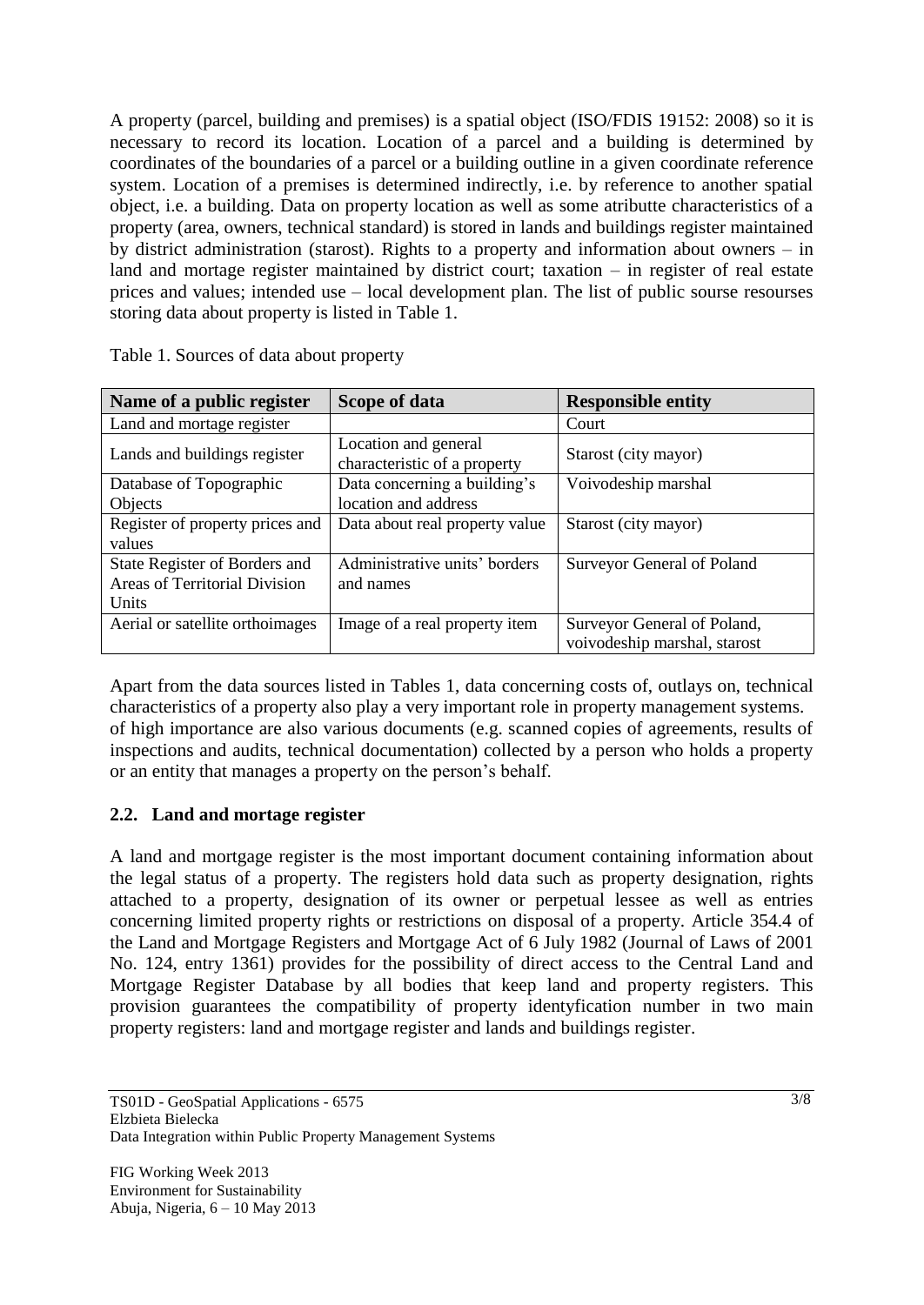## **2.3. Lands and buildings register**

The lands and buildongs register (named also as cadastre) is kept in a decentralised way, by 454 administration bodies, including: 378 starosts and city county presidents as well as 76 commune heads (mayors or city mayors). A detailed scope of information covered by the register, the structure of database as well as rules of exchanging data are specified in the Regulation of the Minister of Regional Development and Construction on land and property register dated 29 March 2001 (Journal of Laws of 2001 No. 30, entry 454). The quality of recorded data is varied. Data about lands (parcels) is recorded in digital form for the whole country, whereas data on buildings and premises is incomplete and stored both in digital and analogue form. Only in 22% of districts (Pakuła-Kwiecińska, 2007) the geometrical and descriptive databases are integrating, as recommended by Cadastre 2014 (Kaufmann and Steudler, 1998). Data exchange between other system is possible due to SWDE format. For many information systems it has the primary and reference nature (Pietrzak et al, 2012).

#### **2.4. Register of property prices and values**

The register of property prices that are specified in notarial deeds and values that are established by property appraisers in property valuation reports, according to the regulation on the property and land register (Journal of Laws No. 30, item 454), is kept by the district government (starost). The register comprises the prices and values as well as the addresses of a property, register numbers of land plots that are part of the property, the type of property, area of land property, date of signing a notarial deed or drawing up a property valuation report, and other available data about property. Usually, this register is integrated with lands and buildings register. Data is made available in the form of text files.

## **2.5. Database of Topographic Objects**

The Database of Topographic Objects (DBTO) has been created in Poland since 2004. The scope of data corresponds to a topographic map at a scale of 1:10 000 and comprises the following thematic data: administrative units, road and railway networks, buildings and nonbuilding structures, land cover, land use, watercourse networks, protected areas, geodetic control network, other objects, utility networks and address points.

As far as the management system for public real property is concerned, three classes of objects play a key role: buildings and non-building structures, address points, as well as road network (Bielecka 2012). One of the most important problems with data use is a big number of different application schemas. Currently, data are made available in sexteen TBD GML application schemas. The differences between application schemas are considerably large and they are related to, e.g. discrepancies between classes, attributes and related tables, also the definition of some attributes may be different. For property management, different scopes of definition of the *detailed function* attribute for the class: buildings pose problems. As a consequence, the DBTO data entered at the same time by different ordering parties are collected in different technical conditions and recorded by using different application schemas.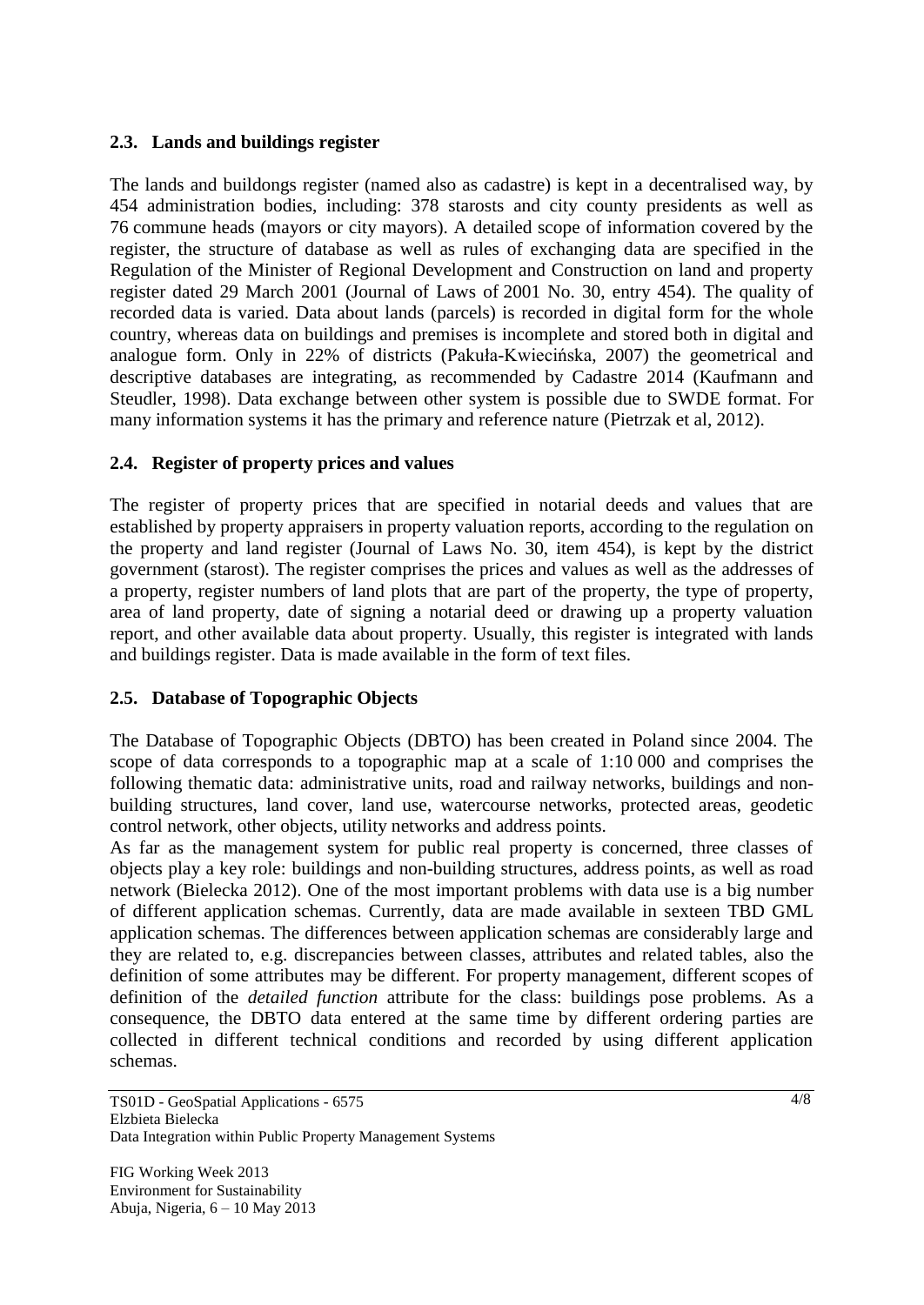Data in the DBTO is made available in the form of the GML file, but the large number of TBD GML versions makes it difficult to upload to applications. An alternative format for making the DBTO data available is SHP, which is, however, a non-topological format. Therefore, relations between data recorded in this format are lost and, consequently, not all important relation can be transferred. Such a situation is especially inconvenient with regard to data about buildings and address points. This data is recorded in seven tables (buildings, address points, road sections, carriageway sections, areas of inhabited places, inhabited places and streets), so rebuilding the relations between tables requires the knowledge of the topological database structure and is very time consuming. Another difficulty in using the DBTO data for property management is that there is a lack of integration with the National Official Register of the Territorial Division of the Country as far as street names and inhabited places' identifiers are concerned, which results in the outdatedness of such data or incorrect spelling of such names and identifiers.

## **2.6. Orthoimages**

In public property management, orthoimages serve a function of referential data which make it possible to verify the location of buildings and to preliminarily verify a property boundaries (fig 1). There are many websites that provide image data free of charge (e.g. geoportal.gov.pl, Google Earth, Zumi, wikimapia, igeomap). However, of special importance are orthophotomaps provided by the Polish official geoportal: geoportal.gov.pl because it guarantees data quality.



Figure 1. ortoimage and parcel boundarysie (source: [http://mapy.geoportal.gov.pl/imap/\)](http://mapy.geoportal.gov.pl/imap/)

The data comes from the central geodetic and cartographic documentation resources and constitute images with a ground pixel of 1.00 m, 0.50 m and 0.25 m. They are recorded in a coordinate system "2000" or "1992" and provided in digital form in the geoTIFF format [\(http://www.codgik.gov.pl\)](http://www.codgik.gov.pl/).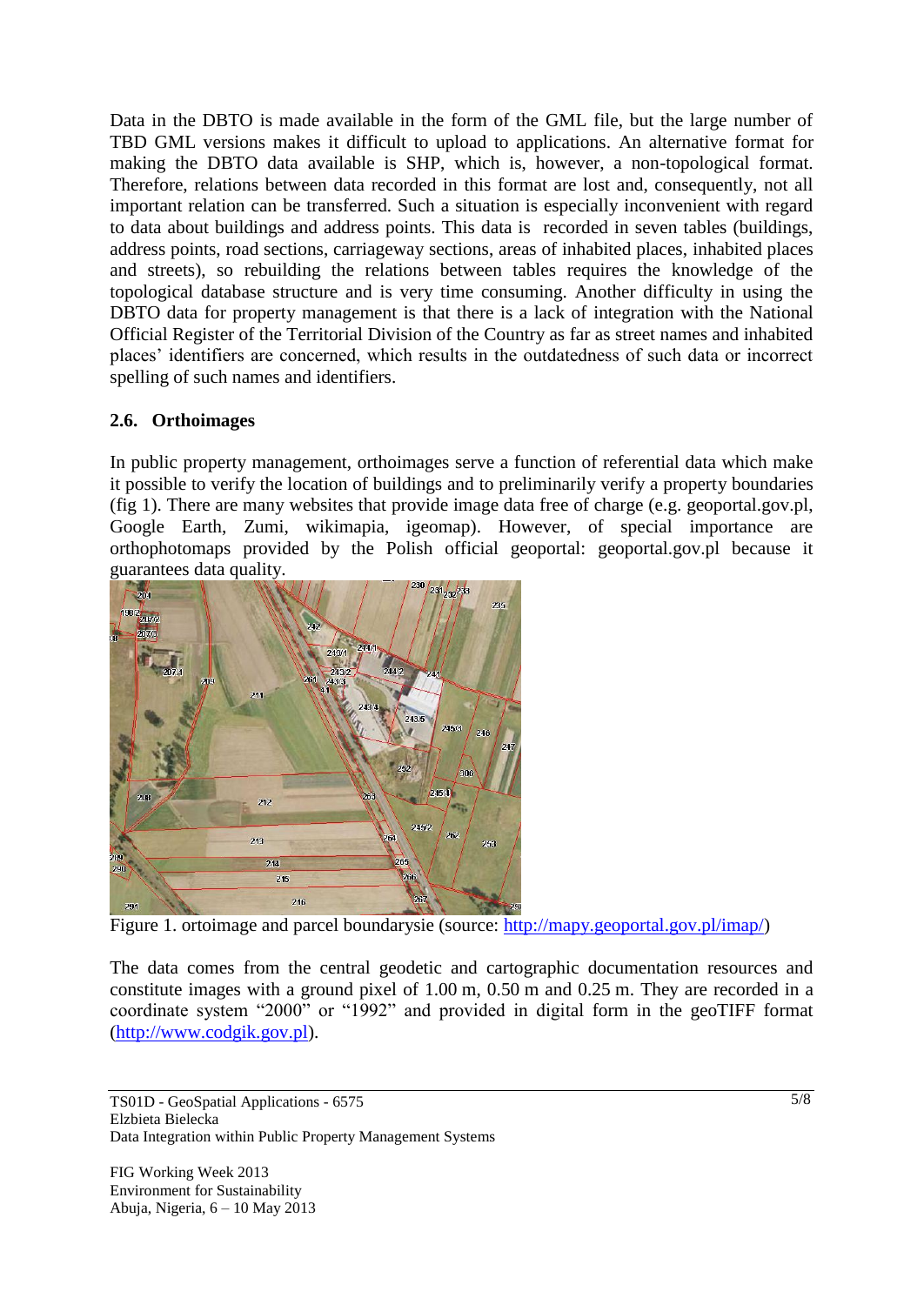## **2.7. State register of borders and areas of territorial division units**

Data concerning the administrative division of a country is very useful in systems for public property management or administration. Its allow for visualizing properties in selected units, presenting data on property in the form of thematic maps, and for conducting various comparative analyses. The data is provided by the Main Geodetic and Cartographic Documentation Centre and made available in the formats: SHP, DXF, TAB and MIF [\(http://www.codgik.gov.pl/\)](http://www.codgik.gov.pl/).

## **2.8. Data concerning property characteristics**

Data about the technical and economic characteristics of a property play a very important role in public property management. Such data comprises, for instance, maintenance costs, repairs, renovation, equipment/fittings, technical or development conditions, and scheduled renovations. This data is collected in various forms – very often in the form of spreadsheets, and for various types of reporting periods – monthly, quarterly, half-yearly or yearly.

## **3. DATA INTEGRATION**

#### **3.1. Problem formulation**

Data about property is dispersed: it is collected in the public registers (Table 1) as well as in registers kept by entities that manage property. Those who create property management system are faced with the problem of how to effectively use data collected in public registers and connect them with the data kept by a given administrative body. In other words, the problem is how to integrate data coming from heterogeneous sources in one system and how to ensure its up-to-dateness.

Etymologically, the word "integration" is derived from the Latin word *integratio –* "renewal"; *integer* means "untouched" or "complete", and *integrare* means "renew" or "recreate" and can be defined as "merging; the process of creating a whole from parts or incorporating an element into a whole" (Kopalinski, 1989). In information technology, the term refers to systems, applications, services and databases that function in a heterogeneous software and hardware environment. Data integration entails connecting data from different sources in one coherent data system. New data resources created in this way add value to the source data.

## **3.2. Data integration process**

The process of data integration has many aspects, in particular it comprises three basic dimensions: conceptual, logical and physical. On the conceptual level, data integration entails establishing a common language to translate the terms of a conceptual model of a property management system into objects described by source data. As part of conceptual integration, it should be verified whether the basic concepts used in both systems are understood in the same way, e.g. if the definitions of a property, building, owner and costs are the same in all systems. Conceptual integration of data also comprises eliminating data which is irrelevant from the point of view of the adopted conceptual model, removing redundancies in the source

TS01D - GeoSpatial Applications - 6575 Elzbieta Bielecka Data Integration within Public Property Management Systems

FIG Working Week 2013 Environment for Sustainability Abuja, Nigeria, 6 – 10 May 2013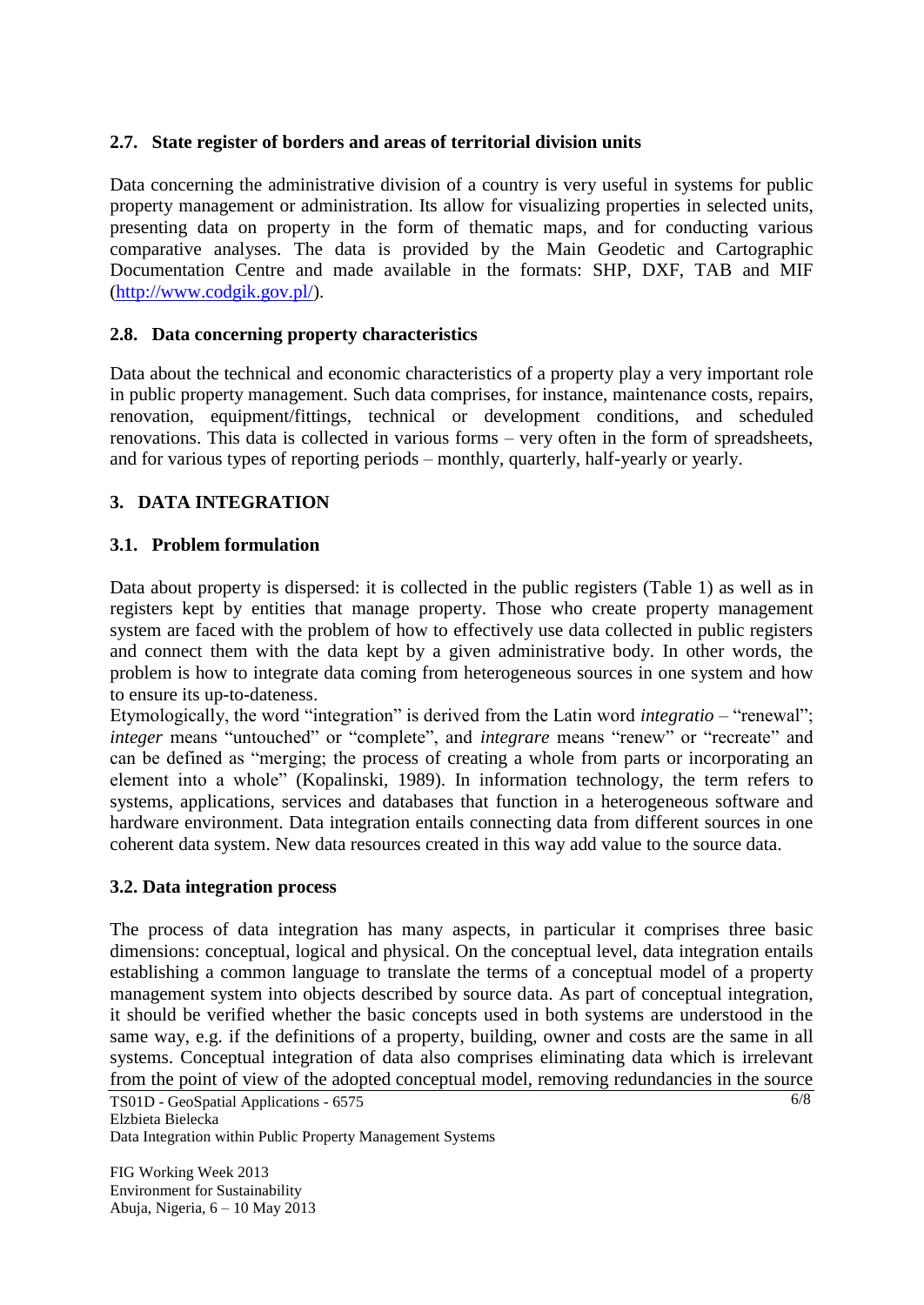data, as well as establishing quality control system for data entered into the database (e.g. the required completeness of data). On the logical level, data integration entails removing the conflicting names of objects and attributes (Lenzerini, 2002). It refers both to homonyms (one name referring to different concepts) and synonyms (different names referring to one concept). Logical integration should cover all data that are uploaded to the property management system. Establishing relations between corresponding objects and their attributes in source and target databases is also referred to as mapping or synchronisation.

On the physical level, integration entails determining the physical connections between IT systems and reconciling the technical methods of data transfer. It is usually preceded by the cleansing and unifying of source data. Integration requires appropriate tools and qualified staff. On the technical level, the cleansing and unification of source data is carried out by ETL programs (*Extraction, Transformation, Load*). Their task is to download and process data from varied sources (relational databases, data from standing alome systems existing in various units, text files, spreadsheets, recording devices, binary files, etc.).

Currently, there are only few tools for harmonising spatial data: FME (Feature Manipulation Engine) produced by Safe Software, the Data Interoperability module offered by ESRI and GeoIntegrator produced by Intergraph. The tools offered as free software do not, so far, provide full functionality which is necessary for integrating data and they enable only limited integration in the form of changing a data encoding method and coordinate system.

## **3.3. Data integration within public property management system problems**

Physical data integration entails in particular:

- transforming or converting data so that they are consistent with the agreed coordinate reference system;
- eliminating geometrical and topological inconsistency;
- changing the values of attributes which resulted from the use of different units or errors in data;
- subdividing data from one, common text field (e.g. street name, building and unit number or a person's name and surname);
- completing data on the basis of external data sources (e.g. completing a missing name of an inhabited place based on the "TERYT" code);
- coding Polish characters according to the adopted international (Unicode) encoding standards – utf-8;
- encoding data according to the adopted standard.

## **4 CONCLUSIONS**

The purpose of computerization of public property management is to improve the efficiency and effectiveness of property administration and management.

Despite the lack of legal barriers to access to the data stored in a many public resources, significant technological barriers still hinder the use of this data in the property management database system. Different coordinate reference systems, data exchange formats, incompatible standards of encoding of Polish letters, timeliness, topological inconsistency, the lack of documentation, make the data useless for property managers.